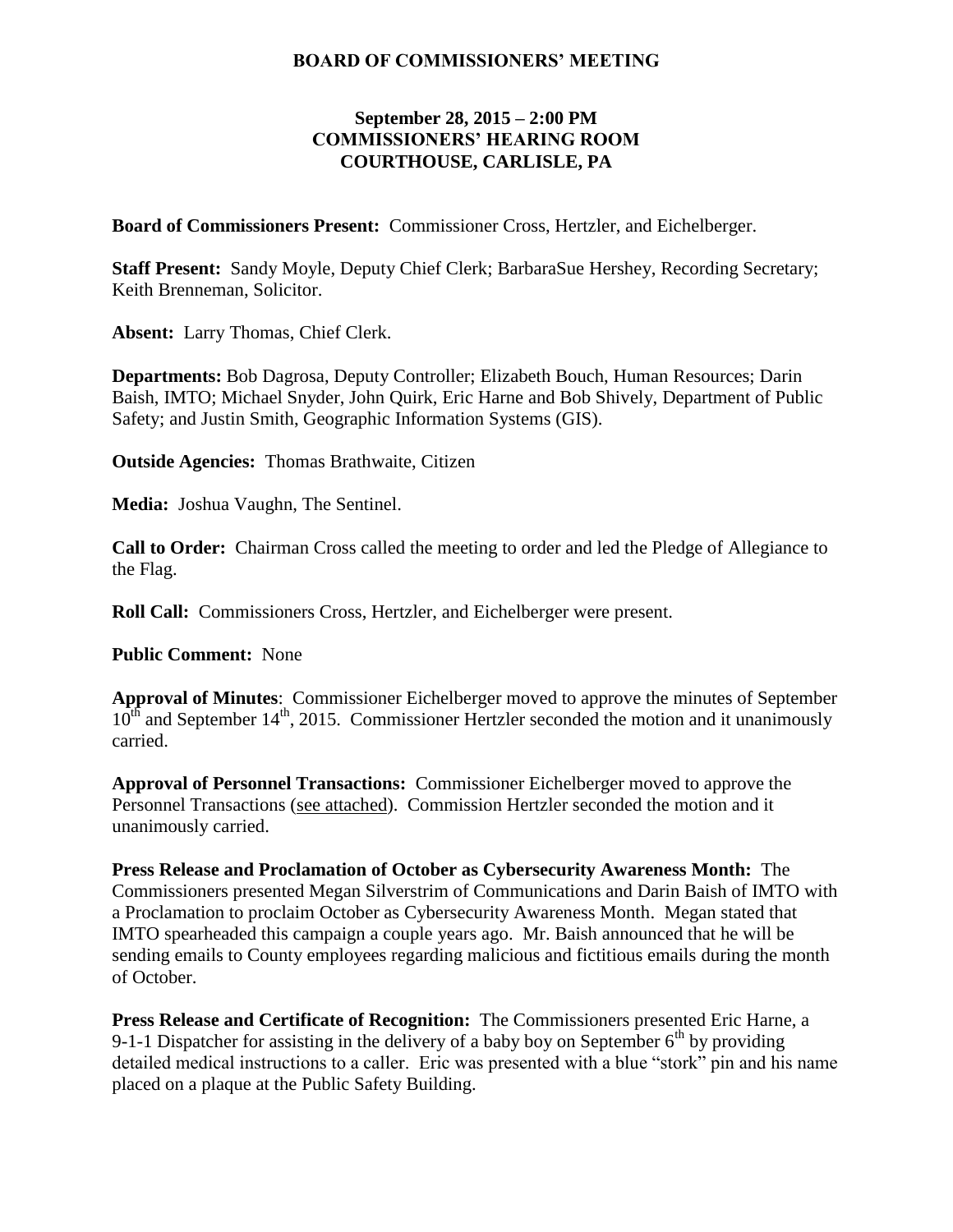**Approval of Contracts/Grants**: Commissioner Eichelberger moved to approve the following Contracts and Grants that were reviewed at the September  $24<sup>th</sup>$ , 2015 Workshop. Commissioner Hertzler seconded the motion and it unanimously carried.

- a. **Aging & Community Services Agreements**
	- East Pennsboro Township —Senior Center
	- Movement Arts Exercise Instructor
- b**. Claremont Nursing and Rehab Center Grant Application**
	- Submission of Grant Application to Department of Human Services "The Story of Me" Project — 2 Year Agreement/Program — Application Due 9/30/15
- c. **Conservation District Agreements**
	- Memorandum of Understanding (MOU)
	- Team Ag, Inc. Conservation Plan Written for Farmers Provider's Fee \$13,832.00
- d. **Controller's Office Agreement**
	- Hay Group Actuarial Consulting Services
- e. **Coroner's Agreement** 
	- Wayne Ross Forensic Services
- f. **CASA/Court Administrator's Office Agreement**
	- Dickson College Federal Work-Study Program
- g. **District Attorney's Grant Application**
	- Submission of the Sobriety Checkpoint and DUI Underage Drinking Enforcement Program Grant to the PA Department of Transportation — Grant Amount \$49,410.00
- h. **Victim Witness Grant** 
	- Project Modification Request for the Rights and Services Act (RASA) grant
- i. **Drug & Alcohol Agreements**
	- Diakon Lutheran Social Ministries 2015/2016 Outpatient Agreement  $-$  (Addendum #1)
	- Twin Lakes  $-2015/2016$  Inpatient Agreement  $-$  (New)
- j**. ERP Department Agreement**
	- $\bullet$  Kronos (Addendum)
- k. **Facilities Management Agreement**
	- Direct Energy Business Revenue Contract (New)
- l. **GIS Agreement**
	- Pictometry  $($ Addendum $)$  2016 Renewal
- m. **Human Resources Agreement:**
	- Hyrell Online Hiring Systems License Agreement
- n. **MH/IDD Agreements** 
	- *FY 2015-2016 Early Intervention* 
		- $\triangleright$  International Corporate Training & Marketing LLC (Addendum) To Increase Contract Total and Increase the Following Base Funded Early Intervention Services — Language Interpretation
		- $\triangleright$  Nicole Custer, OTR/L (New) Early Intervention Services Therapy Services
		- $\triangleright$  Nicole Custer, OTR/L (New) Early Intervention Services Occupational Therapy Services
- o**. Prison Agreements** 
	- Abel Fence (New) Preventative Maintenance/Inspections for all Gate Operators
	- Terminate Contract with Carlisle Regional Medical Center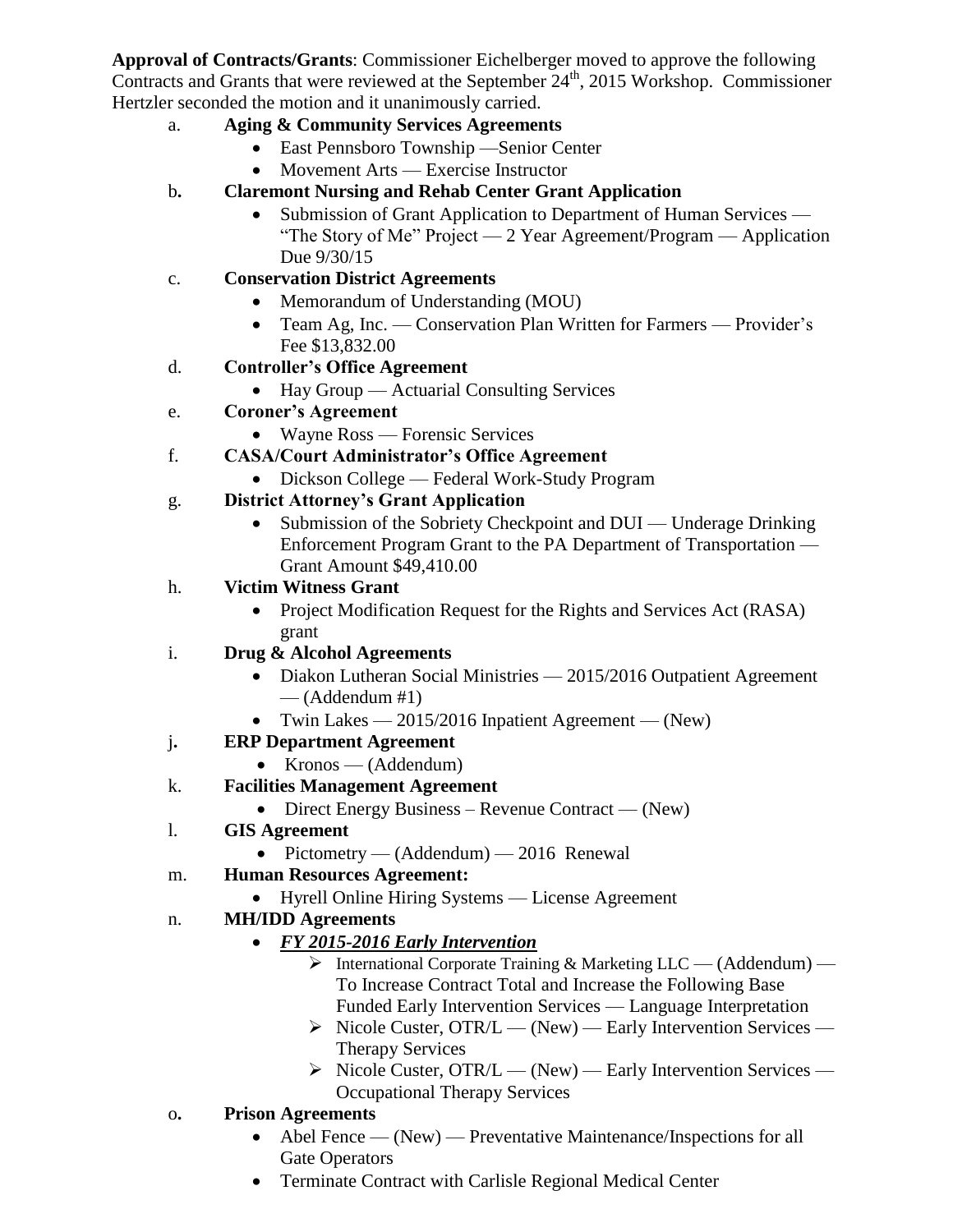## p. **Public Safety Agreement**

- Comcast (New) XCAD Internet Connection Initial \$99 Install Fee, \$148 Monthly for 2 years. This is Required Connection for our CAD Upgrade that is Being Installed
- q. **Recycling & Waste Authority Grant and Contract**
	- Submission of Household Hazardous Waste Collection Program Grant to Pennsylvania Department of Environmental Protection (DEP)
	- Vintage Tech Recyclers Service Agreement for Collection Events

**Approval of Ordinance 2015-3:** Commissioner Eichelberger moved to approve the County Municipal Waste and Recycling Transporters Ordinance that was reviewed at the September 24, 2015 Workshop. Commissioner Hertzler seconded the motion and it unanimously carried. A Roll Call Vote was taken. Commissioner Cross voted Yes, Commissioner Hertzler voted Yes, and Commissioner Eichelberger voted Yes. The vote unanimously carried.

**Approval of Position Classification Review Policy:** Commissioner Eichelberger moved to approve the Position Classification Review Policy that was reviewed at the September  $24<sup>th</sup>$ , 2015 Workshop. Commissioner Cross seconded the motion. The motion carried with Commissioner Hertzler voting no.

## **Approval of Two Capital Project Requests:**

- Facilities Management
	- Replacement of the Current 1995 Chevy K2500 Model Plow Truck and Replacement of the Current 1995 Ford F250 Plow Truck — Total Project Cost of \$80,000.00

Commissioner Hertzler moved to approve the Facilities Management replacement of two new vehicle at the cost of \$80,000.00 that were reviewed at the September 24th, 2015 Workshop. Commissioner Eichelberger seconded the motion and it unanimously carried.

- Conservation District
	- $\triangleright$  New Vehicle Purchase No General Fund Monies will be Used for the Purchase — Total Project Cost of \$24,000.00

Commissioner Eichelberger moved to approve the Conservation District replacement of one new vehicle at the cost of \$24,000.00 that were reviewed at the September 24th, 2015 Workshop. Commissioner Hertzler seconded the motion and it unanimously carried.

**Approval of Strategic Consulting Partners Proposal:** Commissioner Eichelberger moved to approve the Proposal for Voluntary Separation Plan Focus Group that was reviewed at the September  $24^{th}$ , 2015 Workshop. The motion died for lack of a second.

**General Disbursements Transfer Authorizations:** Commissioner Hertzler moved to approve the following General Disbursements Transfer Authorizations. Commissioner Cross seconded the motion and it unanimously carried.

| a. $09/15/15$ | S. | 542,146.80               |
|---------------|----|--------------------------|
| b. $09/15/15$ |    | \$2,438,887.25           |
| c. $09/18/15$ |    | $\$\,$ 45.00             |
| d. $09/18/15$ |    | \$2,522,916.49           |
| e. 09/18/15   |    | 865.24<br>$\mathbb{S}$   |
| f. $09/23/15$ |    | 7,408.61<br>$\mathbb{S}$ |